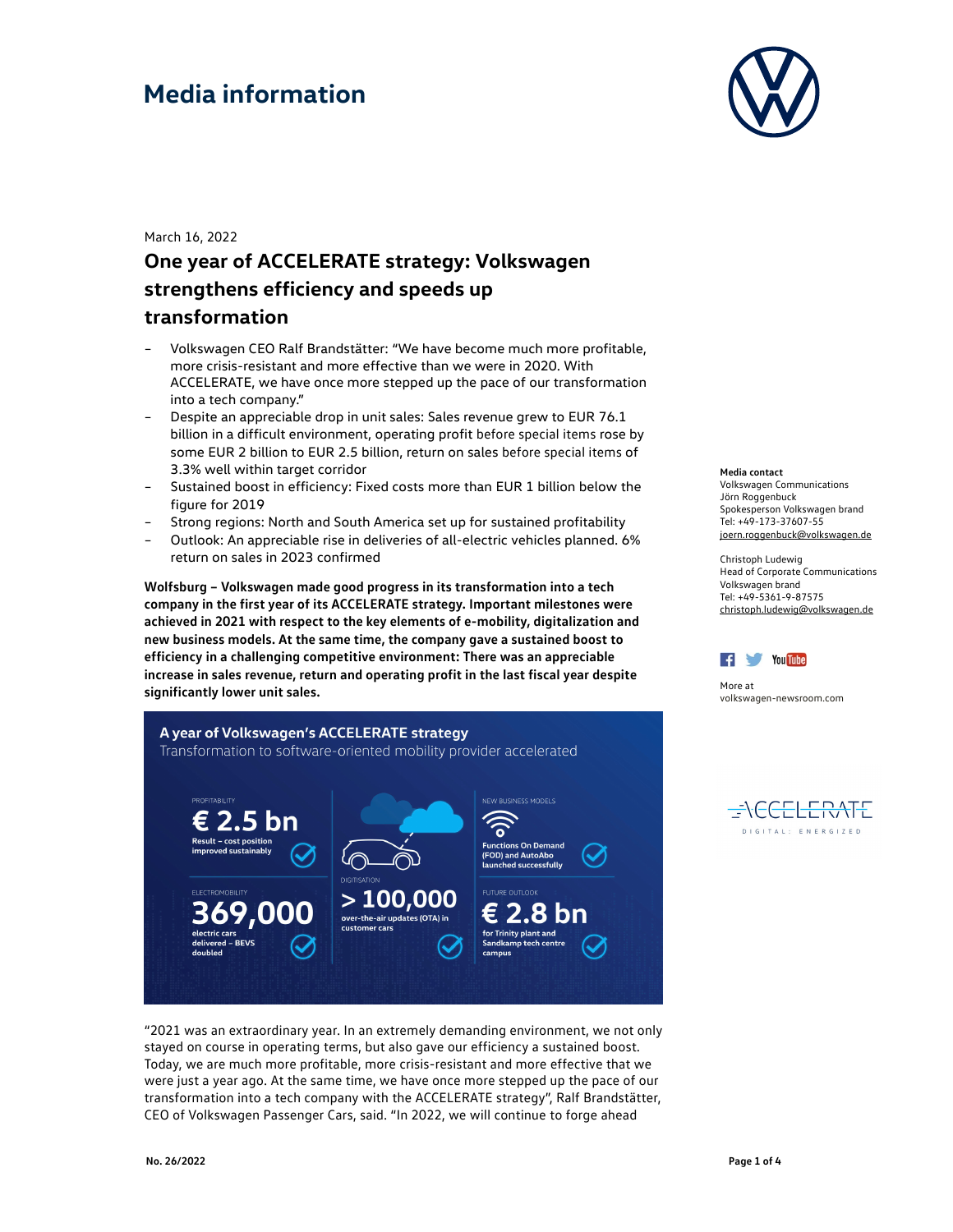

with our transformation and with strengthening our resilience. However, it is not possible at the present time to predict the course of the war in Ukraine and, more particularly, the impact on supply chains and the global economy as a whole. But we laid a robust basis in 2021 to master this crisis, too."

#### **Optimized cost structure, strict expenditure discipline, good product mix**

At 4.9 million units, vehicle deliveries in a difficult competitive environment in 2021 were 8 percent lower than the previous year (2020: 5.3 million). Nevertheless, sales revenue grew 7 percent to EUR 76.1 billion (2020: EUR 71.1 billion). Operating profit before special items also grew significantly, increasing by EUR 2 billion to EUR 2.5 billion (2020: EUR 0.5 billion). The operating return on sales before special items in 2021 was 3.3 percent (2020: 0.6%), within the target corridor of 3 to 4 percent.

As a result of a restrictive expenditure policy, the overhead target was more than met in 2021. Fixed costs were over EUR 1 billion below the figure for the pre-crisis year of 2019. At the same time, Volkswagen continued to invest in the big topics of the future: Approximately every second euro invested or spent on research and development was earmarked for e-mobility. The company will be investing EUR 18 billion in e-mobility, hybridization and digitalization up to 2026.

#### **North and South America regions return to sustained profitability**

"We have consistently pursued the transformation of Volkswagen through focused investments in future projects, optimized overhead structures, and achieved a clear improvement in earnings quality through attractive products and a good product mix. Together with the turnaround in the regions we further strengthened the resilience of Volkswagen in 2021", Volkswagen CFO Alexander Seitz commented.

In 2021, sales revenue and result in the two regions of North and South America were significantly above the level of the previous year, and the regions returned to profitability for the first time in several years. "In North and South America, we have consistently aligned the product portfolio to local market requirements, lowered fixed costs and adjusted local production. The regions have now achieved sustained profitability and have a strong plan for the future to further improve their competitiveness in the coming years", Ralf Brandstätter said.

#### **Important milestones in e-mobility and digitalization**

With the ACCELERATE strategy launched last year, Volkswagen is not only strengthening its competitiveness, but also accelerating the ramp up for e-mobility and digitalization.

In the 2021 fiscal year, the company delivered more electric vehicles worldwide than ever before: In total, more than 369,000 electric vehicles (+73 %) – of which some 106,000 were PHEVs (+33 %) and 263,000 were all-electric vehicles (+97 %) – were delivered to customers. Volkswagen therefore doubled BEV deliveries compared with the previous year. Three new electric models were launched in 2021: The ID.41 and the  $ID.5<sup>2</sup>$  – both featuring a top-of-the-range GTX<sup>3</sup> model – and the  $ID.6<sup>4</sup>$  in China. 2022 already saw the debut of the ID. Buzz<sup>5</sup> a few weeks ago. Advance sales start in May, delivery of the first models is scheduled for the fall.

Production capacities are being systematically expanded in response to fast-growing demand. Following the conversion of the Zwickau plant into a dedicated electric vehicle production facility, three further plants – in Emden, Hanover and Chattanooga (USA) – begin building electric vehicles in 2022.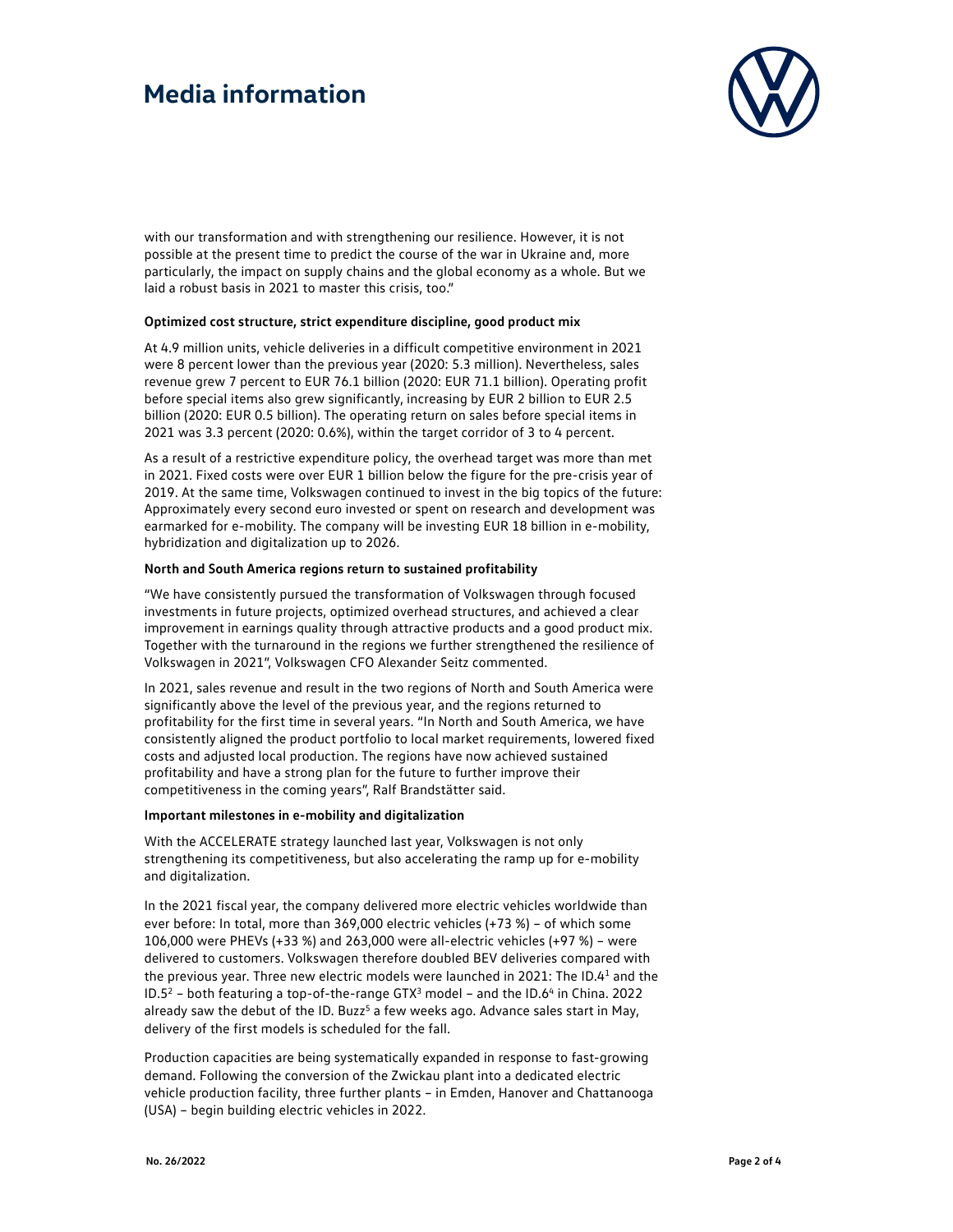

The company also reached important milestones in digitalization: In 2021, Volkswagen became the first volume car manufacturer to offer over-the-air (OTA) updates. More than 100,000 software updates have already been installed in customers' vehicles in Europe. OTA will also be launched in the major markets of the USA and China before the end of this year. The company is thus laying the international groundwork for new business models such as on-demand functions – additional services that customers can book.

Volkswagen is improving the customer experience with the new ID. 3.1 software for all vehicles in the ID. family. The new software generation will debut in the ID.5 and the ID. Buzz and will be made available successively to all ID. customers. It shortens charging times, enhances comfort and optimizes operation.



**Wolfsburg becomes development trailblazer – and gathers even more speed** 

Under ACCELERATE, Volkswagen is also driving ahead with the transformation of the main plant in Wolfsburg. The plant will begin building the first all-electric model, the ID.3<sup>6</sup>, in 2023. Production of a second electric model, the Trinity<sup>7</sup>, will commence in 2026. This model has a much shorter charging time and a range of over 700 kilometers. It is equipped with the Group's state-of-the-art software and is technically ready for automatically driving, Level 4. The foundation is the Group's new SSP platform that will be developed by Volkswagen in Wolfsburg.

Volkswagen plans to invest some EUR 2 billion in a dedicated production facility built close to the main plant. Moreover, an additional EUR 800 million is to be spent on a new development center at the site. Called Campus Sandkamp, this is where the new SSP electric platform and Trinity will be developed with a view to significantly accelerating development and production and setting new benchmarks. Going forward, the goal is to cut development time by 25 percent, with vehicle projects being completed in 40 months rather than 54 months as in the past.

### **Outlook for 2022: Higher sales revenue, earnings and electric vehicle deliveries**

Volkswagen plans to significantly increase deliveries of all-electric vehicles in the current fiscal year. This will be helped by the improved availability of semiconductors expected for the second half of 2022 at the latest. Furthermore, Volkswagen expects